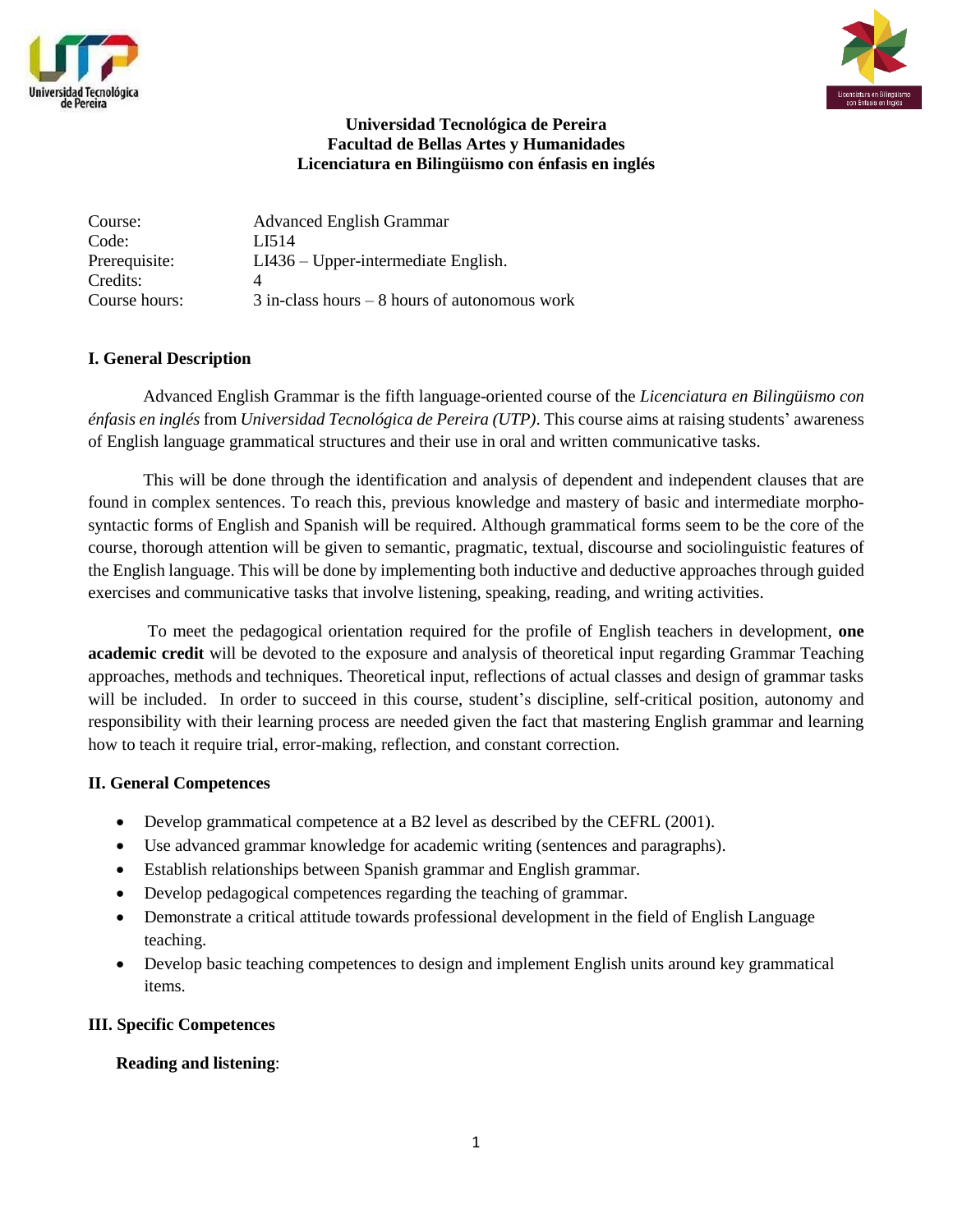



- Use knowledge of dependent clauses to identify semantic, pragmatic, textual and discourse relationships among sentences in oral and written texts.
- Infer messages in oral and written texts by analyzing content and structure of key complex sentences.

### **Writing:**

 Write complex and compound complex sentences that are grammatically accurate and maintain coherence and cohesion in a text.

# **Speaking:**

- Use accurate, fluent and coherent utterances in informal and formal communicative and academic situations.
- Maintain successful oral interaction by associating independent and dependent clauses.

## **Teaching practicum:**

 Design. Monitor and test learning tasks around a grammatical category based on grammar teaching approaches studied in the course.

# **IV. Content units:**

| <b>UNITS</b>                                     | <b>Timetable</b> |
|--------------------------------------------------|------------------|
| Unit 1: The place of grammar                     | Week 1           |
| What is grammar?<br>$\bullet$                    |                  |
| Language levels; where is grammar?               |                  |
| English vs Spanish grammar                       |                  |
| Advanced grammar course syllabus and guidelines  |                  |
| Unit 2: Adverb clauses:                          | Weeks $2-5$      |
| Time and Place<br>$\bullet$                      |                  |
| <b>Reason and Result</b>                         |                  |
| Concession:                                      |                  |
| <b>Contrast and Opposition</b><br>$\Omega$       |                  |
| Review and practice                              |                  |
| Partial exam 1                                   | Week 6           |
| Unit 3: Communicative competence and grammar use | Week 7           |
| Unit 4: Approaches in grammar teaching:          | Week 8           |
| A sample of an inductive grammar lesson          |                  |
| Unit 5: Grammar tasks' design: Workshop          |                  |
| Unit 6: Noun clauses:                            | Weeks $9 - 12$   |
| Roles in sentence construction<br>$\bullet$      |                  |
| <b>Functions</b>                                 |                  |
| Review and practice                              |                  |
| Partial exam 2                                   | Week 13          |
| Unit 7: Adjective clauses:                       | Weeks 14 - 16    |
| Defining and non-defining<br>$\bullet$           |                  |
| Subject and object patterns<br>$\bullet$         |                  |
| Possessive, qualitative and quantitative         |                  |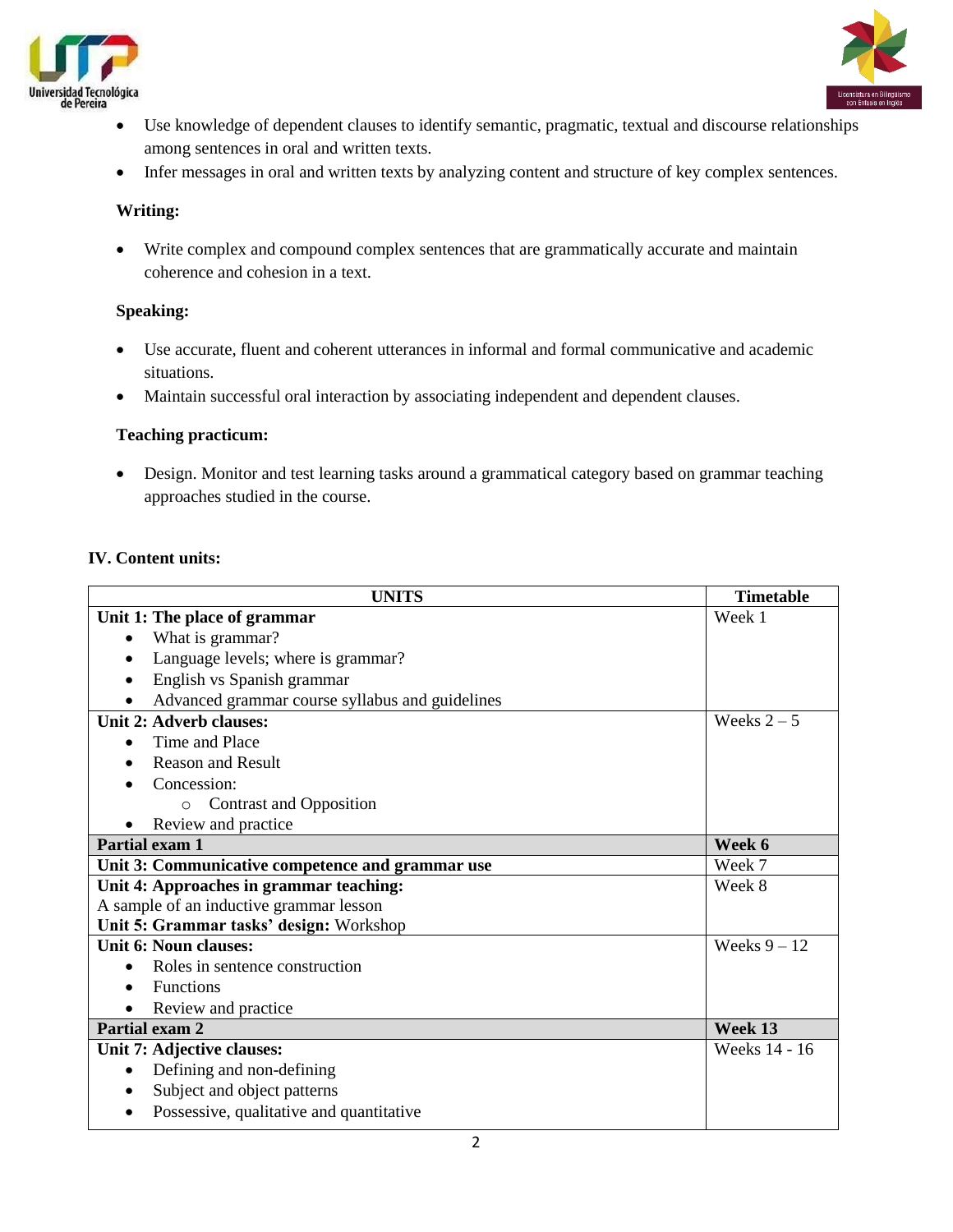

#### Review and practice



### **V. Methodology**

This course is designed on the basis of Content-based approach, particularly with a language-driven emphasis. It involves not only the development of linguistic competences but also the learning of socio-cultural and pedagogical themes related to the professional development of English pre-service teachers. Learners develop communicative skills (listening, reading, speaking, and writing) and are aware of structural items of English language through exposure to theory related to English Grammar teaching. Both inductive and deductive approaches for grammar teaching are applied in every session of the course.

There is also a social constructivist approach in the course evidenced through activities such as debates, discussions, workshops and material design in which group work is essential to achieve determined goals, promoting a learning scenario of cooperation. Hence, the learner has an active role in his/her learning process. In the same line, the content proposed in the course permits the constant reflection upon learners' professional growth, considering critical perspectives in the field of ELT as well as awareness on how to articulate sociolinguistic and pragmatic elements for the teaching of grammar.

A **Formative Teaching practicum** scenario is provided through which students explore concepts regarding English grammar from linguistic and didactic perspectives. They must apply that knowledge in the design and implementation of an English grammar task, using an inductive approach, with students of English from different institutions or schools. One academic credit will be assigned for this type of practicum.

### **Procedures:**

**In-class work:** During the 3 in-class hours, students are exposed to diverse type of input in order to activate knowledge of focused grammar elements and pedagogical aspects for teaching it. Reading, writing, listening and speaking activities are included. During the sessions, students observe, practice and analyze target grammar/pedagogical topics throughout controlled exercises. During the second half of the course, students are expected to use that knowledge of grammar and the teaching of it to 1) perform tasks which call for specific grammar items studied during the course and 2) reflect upon grammar teaching issues.

Another essential aspect for the development of the course is feedback. The students will give and receive guided feedback on the exercises they complete in and out of class. The feedback will come from each other and the teacher. By means of these sources of feedback, the course will be a learning community more than a group of individual teachers in development.

**Out-of-class work:** During the 8 out-of-class hours, students will practice based on the input they have received by doing specific tasks which will, in turn, empower their use of advanced English grammar and development of teaching competences. Part of this time will be used for interacting with the monitor of the course. They will also use this time to design a grammatical task that must be piloted.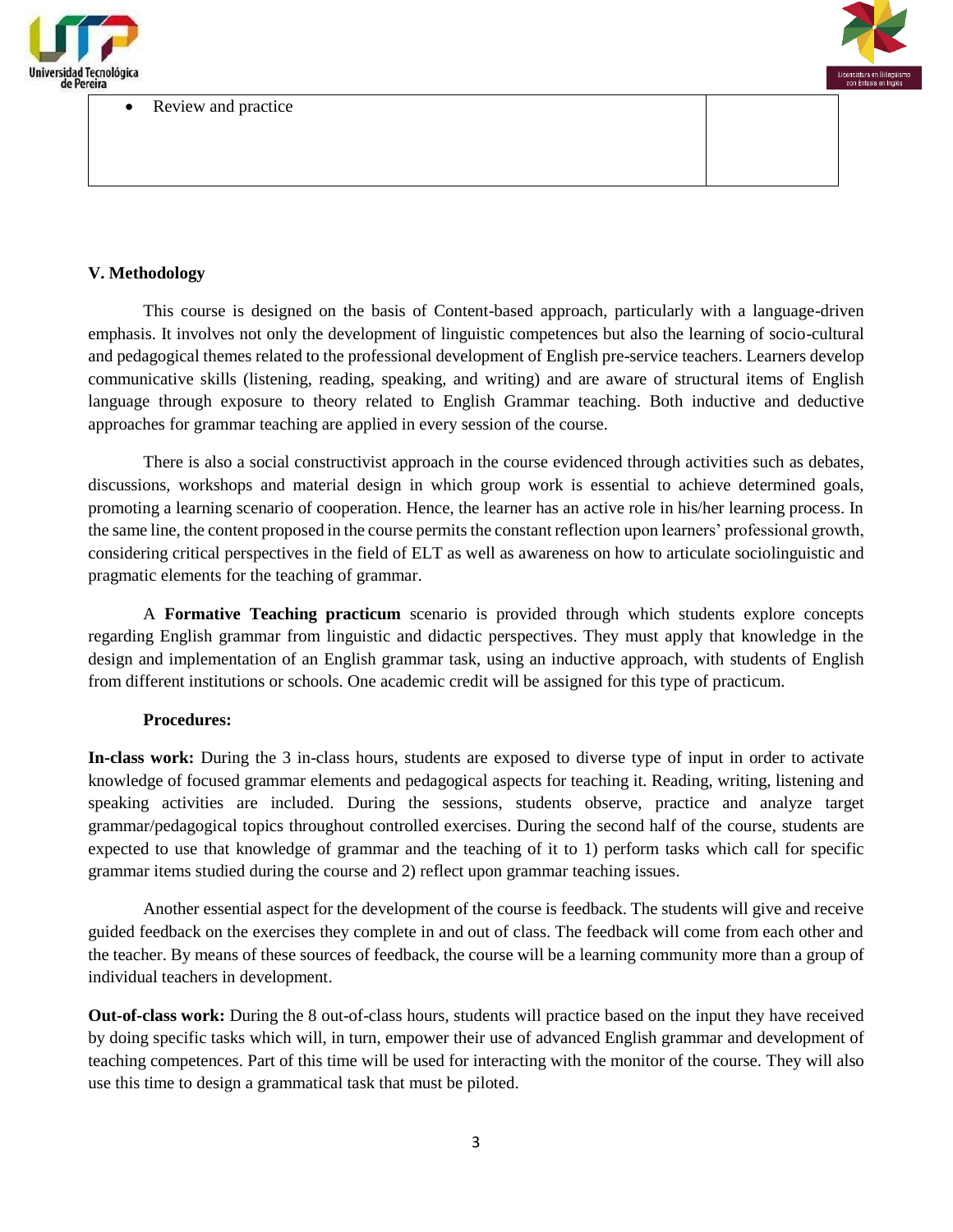



**Important note:** The course has a technological component that is based on constant communication via email and an LMS. The professor and students will commit to use the LMS Schoology® as a learning platform for the course. In case that unexpected situations come about during the semester, Schoology® will be used as the main mean of communication and for the development and submission of tasks. Exceptions will be considered according to students' physical, cognitive or psychological traits for interacting with the platform.

These strategies are expected to help develop autonomous learning, to establish different channels of communication, and to enhance a possibility of asynchrony in class.

#### **VI. Course assessment:**

Assessment in this course will be:

- Formative: Continuous feedback will be provided during classroom activities such as drills, mock tests and class design in written and oral form. The feedback will not be quantifiable but provided to contribute to learners' grammatical and teaching awareness. This will be given by peers and the teacher. Constant reflection will be requested upon error-making, rule-discovery exercises and observation of actual English classes in real-life settings.
- Summative and continuous: The assigned products will be collected and assessed at different moments of the course. For example, exercises of gap-filling, cloze-text, error correction, sentence transformation, a grammar task and partial tests will be collected and administered at specific moments of the course. These will be weighted and graded, so the scores are accumulated as parts of a total that ranges between 0.0 and 5.0. The following table includes the products, expected submission times and their weights.

| <b>Linguistic component</b>                    | Weight | <b>Time</b> | <b>Teaching practicum products</b> | Weight | <b>Time</b> |
|------------------------------------------------|--------|-------------|------------------------------------|--------|-------------|
| products                                       |        |             |                                    |        |             |
| 1. Partial test 1: Compulsory                  | 20%    | Week 6      | 6. Grammatical task based on       | 15%    | Week 15     |
| test that will evaluate <b>adverb</b>          |        |             | inductive approach: Based on       |        |             |
| clauses use through                            |        |             | theoretical foundations covered in |        |             |
| communicative and academic                     |        |             | the course, a complete task for    |        |             |
| tasks.                                         |        |             | learning and practicing            |        |             |
| 2. Controlled grammar exercises                | 10%    | Week 2-7    | determined grammatical aspects     |        |             |
| (virtual and in-class)                         |        |             | will be designed and piloted with  |        |             |
| 3. Partial test 2: Compulsory                  | 20%    | Week 13     | controlled groups. Scores will be  |        |             |
| test that will evaluate noun                   |        |             | based on criteria related to       |        |             |
| clauses use through                            |        |             | theoretical application, demands,  |        |             |
| communicative and academic                     |        |             | meaningful content, creativity,    |        |             |
| tasks.                                         |        |             | variety and users' evaluation.     |        |             |
| 4. Final test: Compulsory test                 | 25%    | Week 18     |                                    |        |             |
| that will evaluate <b>adverb</b> , <b>noun</b> |        |             |                                    |        |             |
| and adjective clauses use                      |        |             |                                    |        |             |
| through communicative and                      |        |             |                                    |        |             |
| academic tasks.                                |        |             |                                    |        |             |
| 5. Controlled grammar exercises                | 10%    | Weeks 8 to  |                                    |        |             |
| (virtual and in-class)                         |        | 16          |                                    |        |             |

### **VII. Materials**

A digital monolingual dictionary (mobile app) or a physical monolingual dictionary.